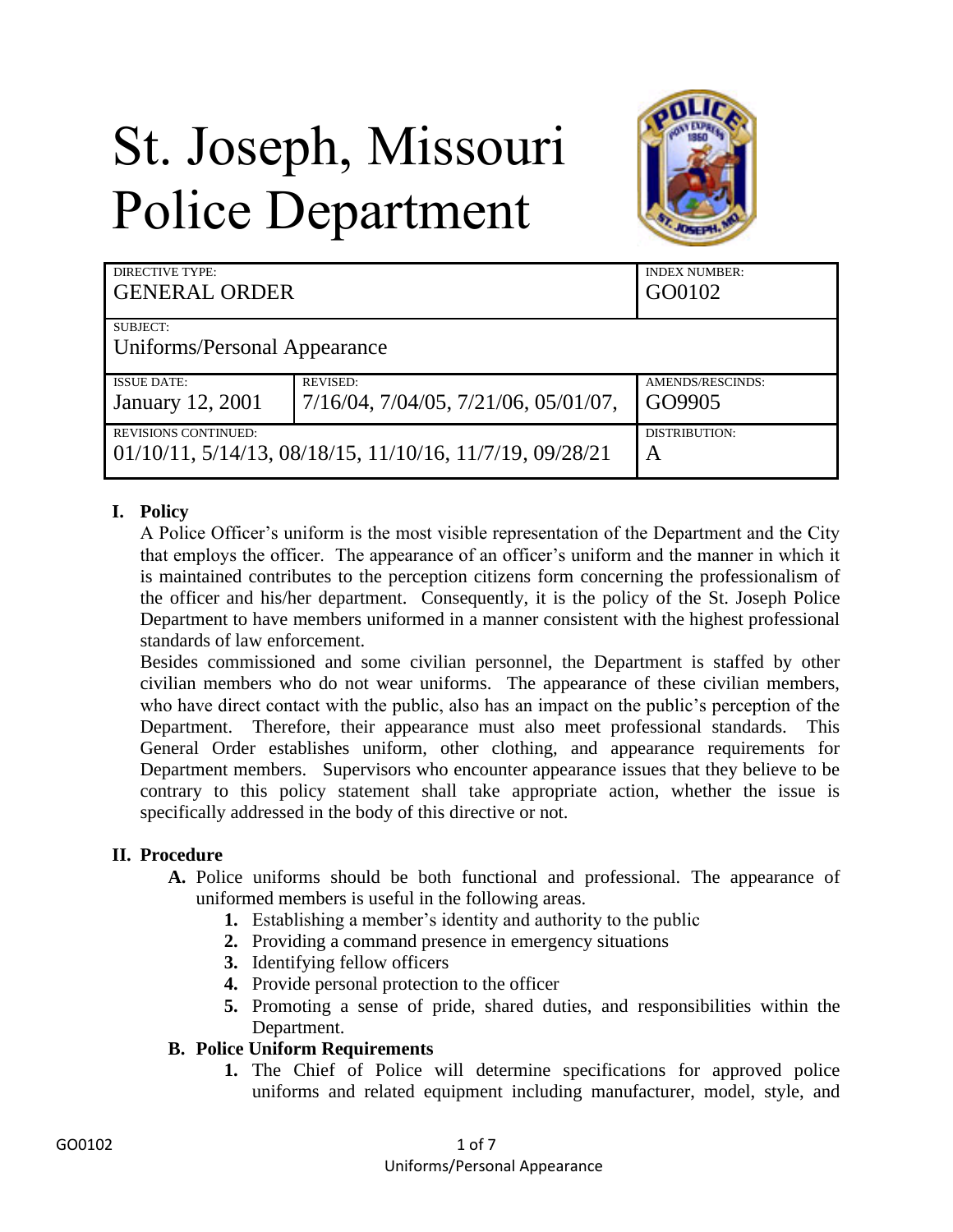color. An authorized uniform and equipment book that describes each approved item will be kept in the Administration Office.

- **2.** Two styles of uniforms are authorized, Class A and Class B. Other than the dress uniform hat, no mixing of uniform classes is permitted. No unauthorized uniform or equipment items may be used or worn on duty. The Chief of Police and the appropriate Division Commander shall approve clothing, emblems and equipment, as well as conditions for their use, for special units. An approved Department emblem will be worn on both shoulders of all uniform shirts, coats, and other designated items. The Department approved leather coat must display a badge for identification purposes.
- **3.** Wearing soft body armor is mandatory for all police officers while on duty in uniform while on patrol, participating in firearms training, involved in enforcement, or investigative activities in the field that may result in making arrest attempts or involve other high risk situations.

**EXCEPTION:** Officers working in an undercover capacity that could be compromised by wearing body armor are exempt from the provisions of this Order upon written approval of the Chief of Police.

Other exceptions may include:

- **a.** Officers assigned to administrative duty
- **b.** Officers working Department-approved secondary employment
- **c.** Funerals
- **d.** Public appearances
- **e.** Court

**f.** Other special assignments as determined by the Chief of Police The Department strongly encourages officers, exempt from wearing body armor due to assignment, to wear their body armor while on duty or in uniform, but at least MUST have it immediately available at all times while on duty, for their own personal protection.

- **C. Inspections**: (See also General Order governing "Line and Staff Inspections")
	- **1.** Uniformed Patrol Officers shall maintain their uniforms and appearance in compliance with this general Order. Members assigned to the Patrol Division will be visually inspected daily by a Shift Supervisor. Inspections may include all items of the uniform, accessories, equipment, firearms, shoes, head and facial hair, and personal hygiene. The following standards will apply to uniformed members:
		- **a.** Uniform neat and clean
		- **b.** Uniform properly fitted and properly worn
		- **c.** Weapon, gun belt, accessories, and equipment are clean and operative
		- **d.** Head and facial hair are within regulations
		- **e.** Shoes are clean and polished
		- **f.** Proper personal hygiene. Members shall maintain a neat and clean personal appearance. Extreme or gaudy styles or items are prohibited.
	- **2.** A member who is judged to be in violation of any article of this General Order shall make an immediate correction, unless the correction requires an item to be ordered. In those instances, the member shall order the required item as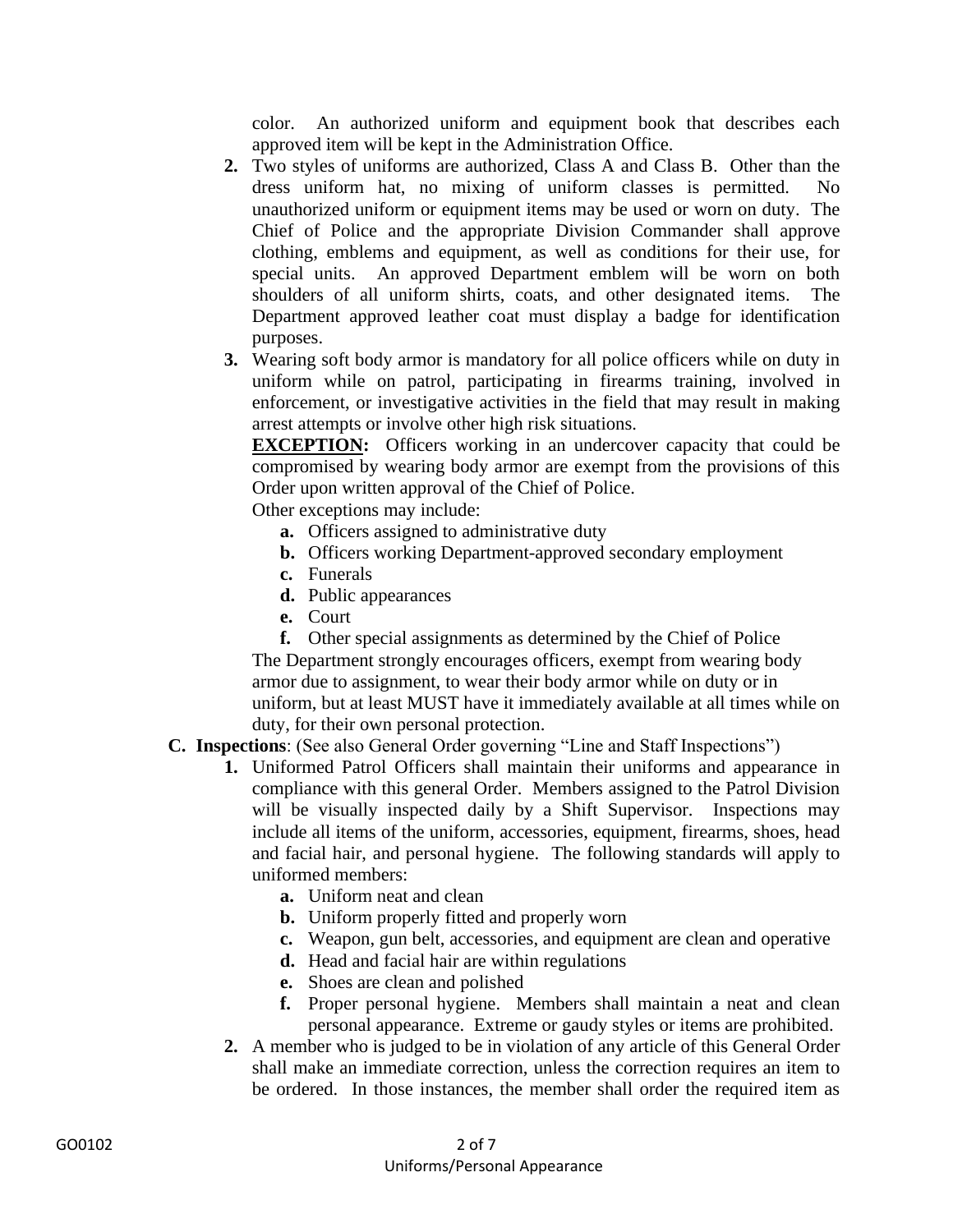soon as possible; when the item arrives it will be put into service. Normally no more than thirty (30) days will be allowed to satisfy this condition (See also General Order governing "Line and Staff Inspections).

#### **D. Monthly Clothing Allowance:**

The City Personnel Code sets forth the Police Department Uniform Policy. That policy shall supersede any provisions of this General Order that may conflict. The policy states in part, "…*initial uniform requirements, including necessary accessories (except shoes), shall be furnished to newly-employed officers at no cost to the individual." And also "All uniform replacement and maintenance, including fair wear and tear on accessories, shall be the responsibility of individual officers from the date the officers begin receiving monthly clothing allowance payments."*

# **E. Accessories**:

- **1.** Accessories are those items of equipment or clothing purchased by the Department for use by sworn and civilian members. Accessories are issued to individual members and remain the property of the Department. They must be returned to the Department upon termination of employment. Items to be returned include, but are not limited to:
	- **a.** Hat badges
	- **b.** All Department owned shirt badges that were issued after 4-27-98; (which will be reissued to members that retire in good standing);
	- **c.** Firearms and related equipment (i.e. holster, magazine cases, etc.)
	- **d.** Safety equipment (including bullet proof vests and/or green traffic vests);
	- **e.** Defensive weapons and related equipment, (i.e. ASP and carrying case, baton(s), etc.);
	- **f.** Rain coats and flashlights;
	- **g.** Department owned duty belt and related equipment (i.e. handcuff case, flashlight holder, radio case, etc.); and
	- **h.** Other items designated as accessories by the Chief of Police.
- **2.** Records of Department-owned equipment and accessories issued to members will be maintained in the Administration Office.
- **3.** Plainclothes officers are expected to carry their firearms and other accessories concealed; however, in the event that this is not possible, the Department issued badge will be clearly displayed.

# **F. Civilian and Detective Clothing Requirements**:

Civilian members and members assigned to the Detective Division will wear appropriate business attire.

- **1.** During duty hours, sworn and non-sworn members working in non-uniform assignments shall be dressed in clothing attire that reflects a professional appearance.
	- **a.** Sworn Members will be required to wear the following business attire:
		- **1)** Men (a) A coordinated outfit consisting of a necktie (at discretion of Div Commander), collared shirt, slacks, socks, and dress shoes. (b) At the discretion of their Division Commander An open collar shirt, polo shirt with the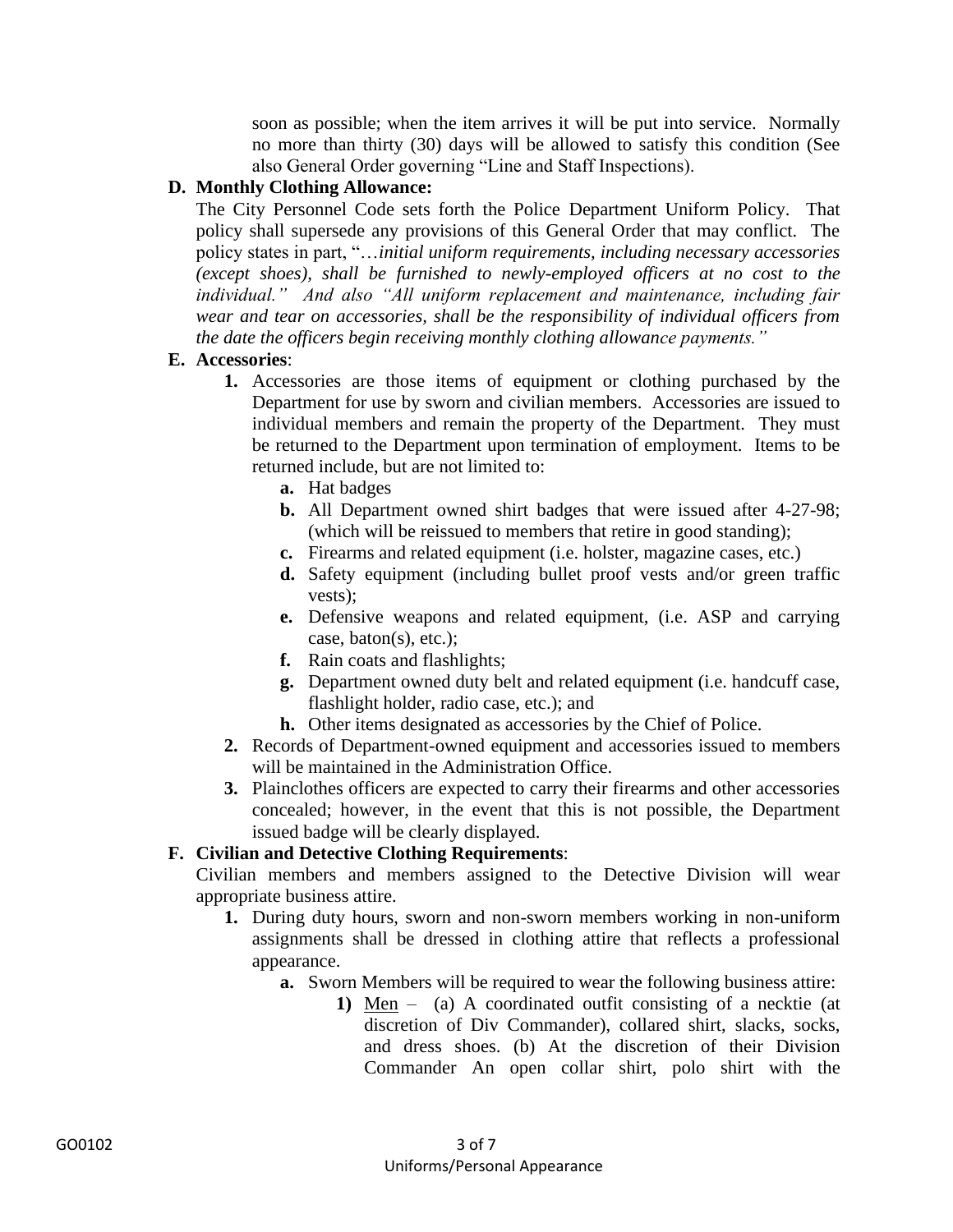manufacturer's logo or no logo, sweaters, or turtlenecks and slacks.

- **2)** Women (a)Slacks, skirts, blouses (including shells), dresses, sweaters, or turtlenecks. (b) At the discretion of their Division Commander An open collar shirt, polo shirt with the manufacturer's logo or no logo,
- **3)** Court Attire 1. A department member appearing in court on a case directly related to the performance of police duty will be considered "on-duty" for uniform and civilian clothing purposes. 2. Officers and civilians will either wear Class A, Class B or business attire when attending court. Officers attending state or federal court in uniform will wear the Class A Uniform or business attire. 3. A department member appearing in court as a defendant, or on a case not directly related to the performance of police duty, will obtain written approval from their bureau commander to wear the Class A or Class B Uniform.

**NOTE:** Sworn members will have the option to wear the standard uniform in place of business attire, depending on their assignment. The Division Commander may require other standards.

- **b.** All non-sworn members will be required to wear the following attire:
	- **1)** Men Slacks, open collar shirts, polo shirts with either the manufacturer's logo or no logo, sweaters, or turtlenecks. (NOTE: Jackets and ties are optional.)
- **2.** Women Slacks, skirts, blouses (including shells), dresses, polo shirts with either the manufacturer's logo or no logo, sweaters, or turtlenecks.. Gauchos and cropped dress pants are allowed. Clothing that will be considered unacceptable will consist of jeans, overalls, T-shirts, sweatshirts, sweatpants, leggings, stretch pants, dress shorts (knee length), skorts, Capri pants (knee length), mini-skirts, sheer or transparent clothing, spaghetti straps on shirts, blouses or dresses, inappropriate logo on shirts, wild printed clothing, tennis shoes, and casual sandals such as flip flops (beach shoes). No mid-drift tops, and no low-cut tops. Camouflage print clothing is not suitable office attire. Members should be advised that the clothing listed in this section are examples of inappropriate attire and is not all-inclusive.
- **3.** Members may wear clothing that is other than business attire when the circumstances require moving from one office to another, training, etc., and if prior approval has been obtained from the division commander.
- **4.** Supervisors and commanders may specify additional or alternative dress and grooming requirements based on the business needs of the department, i.e. business attire versus uniform. Supervisors and Commanders will:
	- **a.** Be responsible for discussing clothing options with members who may be dressed inappropriately, whether that may be wearing clothes that are too revealing, distracting, or that compromise a professional image; and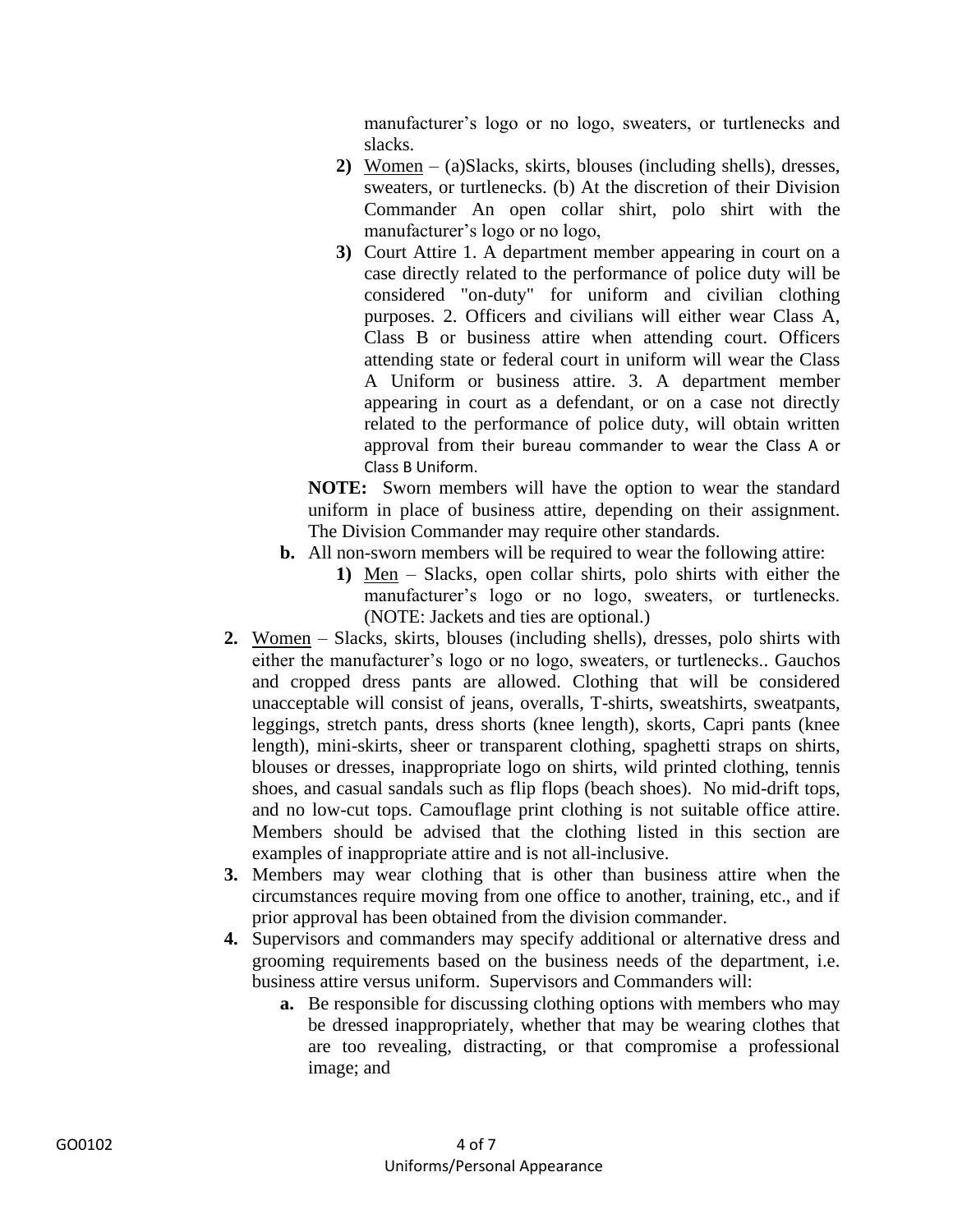- **b.** Take appropriate disciplinary action when members do not comply with the guidelines established for proper attire.
- **5.** No non-department approved or issued attire shall be worn with the uniform of sworn members. Non-sworn personnel not issued a uniform cap or jacket may wear a hat, or, cap only while outside, and a jacket, or sweater of conservative style that is either in color with their uniform, if required by the weather.
- **6.** Casual Business Attire Appropriate casual business attire is described in Section 1b. 1) and 2) of this annex.

# **G. Other Clothing Requirements**:

- **1.** All uniformed Supervisors above the rank of Sergeant will only wear the Class A uniform while on duty.
- **2.** All other members may wear either the approved Class A or Class B uniform while on duty.
- **3.** Every sworn member is required to maintain at least one Class A uniform that meets all the approved specifications. This includes both a short sleeve shirt and a long sleeve shirt and tie.
- **4.** Members will wear a Department-approved uniform or appropriate business attire for court appearances.
- **5.** Members may wear Department commendation ribbons on the class A uniform with tie, or supervisors dress uniform, during special occasions.
- **6.** Sunglasses may be placed on the uniform shirt/jacket epaulets temporarily while engaged in field activities. Sunglasses will not be worn on the uniform shirt/jacket epaulets while members are at formal occasions and/or at attention while on "parade" stance (i.e. funeral processions, inaugurations, etc.).
- **7.** In the event that uniform shirts/pants become faded, the items may be dyed so as to be indistinguishable from other well-kept uniforms. Frayed or torn items must be replaced.
- **8.** Members working special assignments are required to wear Department approved uniforms, clothing, and badges that identify them as members of the Department.
- **9.** All uniformed members are required to wear the approved duty belt with the uniform. No accessory items (i.e. holster, handcuff case, etc.) will be allowed on an ordinary pants belt, with the exception of personnel performing administrative assignments.
- **10.** Footwear for cold/snow/rain must be black in color. Galoshes and/or approved boots may be worn with the uniform.

#### **H. Personal Grooming (Commissioned Personnel)**:

#### **1. Hair-Male Employees**:

- **a.** Must be neatly cut;
- **b.** May be tapered or blocked in the back, but must not touch the shirt collar when the member is standing;
- **c.** Must not cover more than the top half of the ear; and
- **d.** Must not interfere with the regulation headgear.
- **2. Hair-Female Employees**: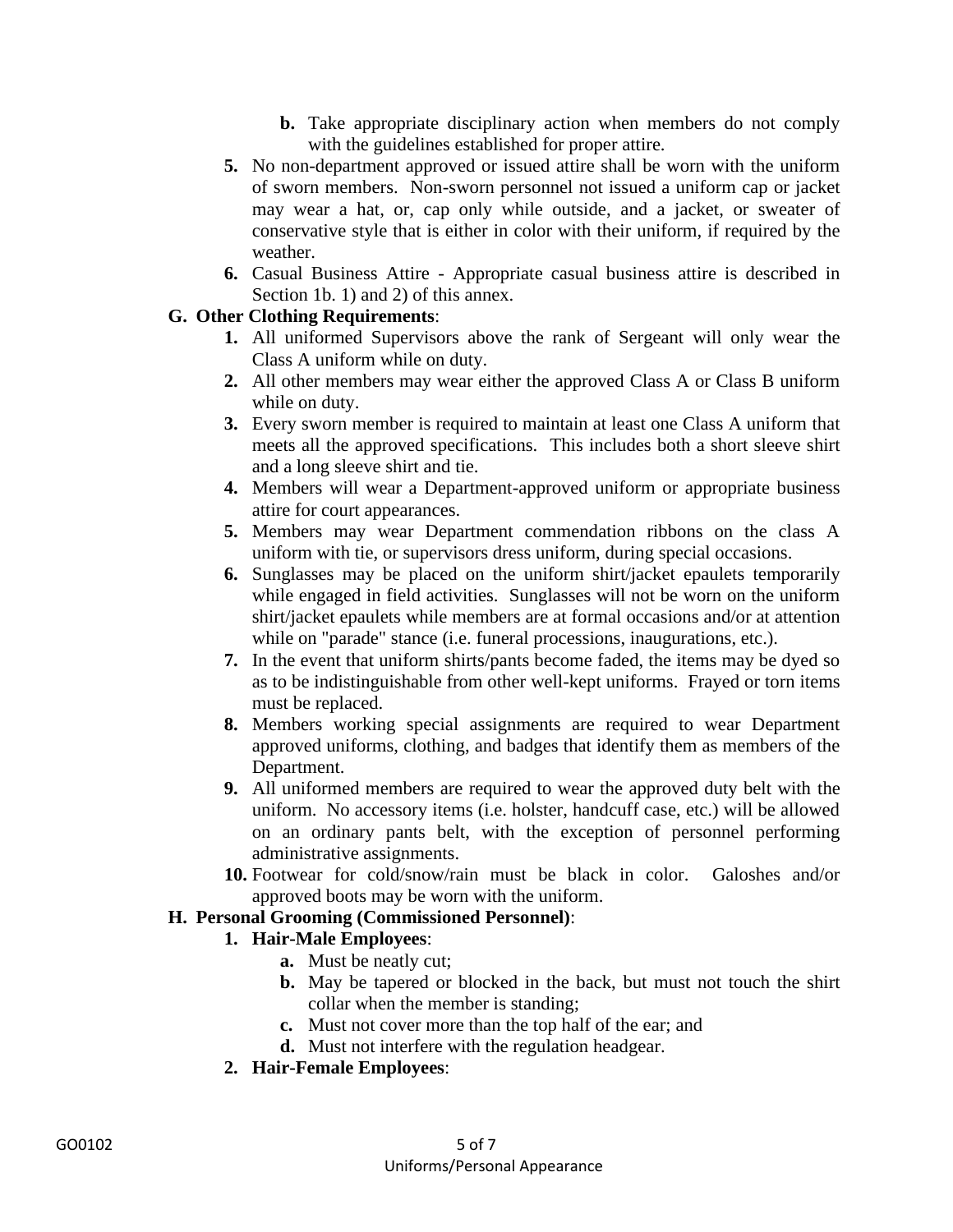- **a.** Hair length shall not interfere with the normal wear of police headgear;
- **b.** Hair length shall not exceed the bottom of the shirt collar in the rear and will not lie on the shoulders; Hair longer than collar length shall be in a bun or a ponytail and may not extend below the shoulder blades while in uniform. Non uniformed members may wear their hair down as long as it does not extend beyond the middle of the back.
- **c.** Bangs shall not be visible on the forehead when wearing the uniform headgear;
- **d.** Hair will be kept from covering any part of the face, with the exception of the ears; and
- **e.** Only those items necessary to hold hair in place may be worn, and must be navy blue or black (i.e.-decorative accessories such as ribbons, barrettes, etc., may not be worn).

#### **3. Sideburns**:

- **a.** Must be neatly trimmed and not bushy;
- **b.** Bottom of sideburns must be a clean, straight line;
- **c.** May not extend below the lowest part of the earlobe; and
- **d.** May not exceed 1 inch in width.

#### **4. Mustaches/Goatees**:

- **a.** May be worn but must be neatly trimmed;
- **b.** Mustaches may not extend below the upper lip; and
- **c.** Beards and goatees may be no longer than 1/2 inch and must be neatly trimmed.

#### **5. Jewelry**:

- **a.** Male members may not wear earrings on duty. Female members in uniform may only wear one post-type earrings or a plug that is clear, black or flesh toned no larger than 2 gauge or 8mm in each ear.;
- **b.** Females may wear one small nose stud no larger than 2mm in size on the outer portion (side) of the nose;
- **c.** Unobtrusive rings and wrist watches may be worn;
- **d.** Necklaces worn by uniformed personnel must not be visible, except for medic-alert items;
- **e.** Sunglasses of a conservative style may be worn in uniform; and
- **f.** Unauthorized ornaments shall not be worn with the uniform.
- **6. Hats**:
	- **a.** Uniform hats are optional while on duty. They may be required for special events and otherwise as directed.
	- **b.** The Chief of Police will designate what is appropriate for winter headgear.

#### **7. T-shirts**:

- **a.** If t-shirts are worn under the uniform shirt, they must be black in color if visible.
- **b.** T-shirts are optional for non-uniformed personnel.
- **8 Socks**: